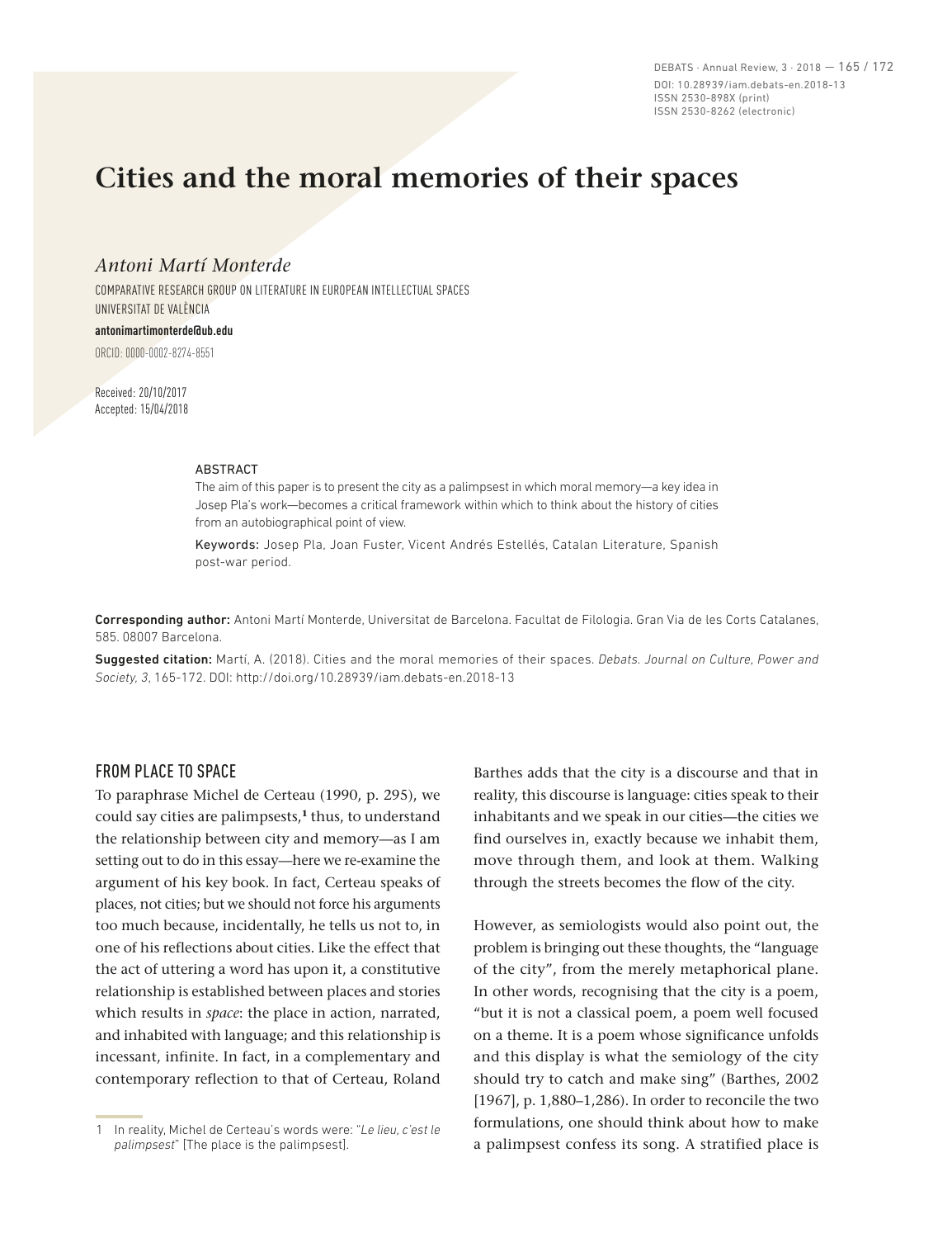infinite, but not immobile. Perhaps the best way to do it is to think like a palimpsest, to think of yourself as a palimpsest and understand that one of the ways to get it to speak [to you] is to try to [get a] glimpse of the memories that we do not know we have.

That a place is not yet a space does not mean that it has no milestones or references. The tendency towards 'no-place'—in the sense that Marc Augé (1992) and Manuel Delgado (1999) developed Certeau's terms (1990). That is, resistance to becoming saturated by a place's discourse which, because it is everyone's, tends to be nobody's—puts some limits on this narrative infinity of public space, which neutralises it. If the place does not flow, in other words, if it is not filled with speech, it becomes immobile, calcified, merely geometric. We will have to move it from the plane of geometric space to that of anthropological space. Diegesis prevents places from becoming just points on a map, even though, as Josep Vicent Boira has insistently explained, maps are also infinite, and are never merely two-dimensional. All geography is human geography.

Not even cataloguing streets, which is as close to a plan or a map of the city as one could get, it is limited to its formal geometries, as shown by Vicent Andrés Estellés in the poem 'Cos mortal' [Mortal body] from *Llibre de meravelles* [Book of Wonders] (Andrés Estellés, 1971, p. 55), we could say, almost with the detail of the Callejero de València street plans published by Bayarri (the oldest among us—or not as old—will understand me):

> Si com aquell que és jutjat a mort Ausiàs March

Trinquet dels Cavallers, La Nau, Bailén, Comèdies, Barques, Trànsits, En Llop, Mar, Pasqual i Genís, Sant Vicent, Quart de fora, Moro Zeit, el Mercat, Mercé, Lope de Vega, Colom, Campaners, Palau, Almirall, Xàtiva, Cabillers, Avellanes, Pouet de Sant Vicent, Cavallers, Sant Miquel, Roters, Sant Nicolau, Samaniego, Serrans, Rellotge Vell, Sant Jaume, Juristes, Llibertat, Soledat, Ballesters, Bonaire, Quart de dins,

Blanqueries, Llanterna, l'Albereda, Correus, Nules, Montolivet, Gil i Morte, Espartero, Miracle, Cordellats, Misser Mascó, Minyana, el Portal de Valldigna, Porxets, Soguers, Navellos, Querol, Reina Cristina, Mayans i Ciscar, Temple, Ponts de la Trinitat, del Real, de la Mar, d'Aragó, dels Serrans, de Sant Josep, de l'Àngel.

I l'Avenida del Doncel Luis Felipe García [Sanchiz.

This is not the time to make a story of street names, or their numbering as a not exactly urban control system. But it is evident that uniting places and names is never *innocent*.

In any case, to avoid deviating much from the subject, we can suffice to say that the relationship between language and place tends to establish a historical sense and an apparently *neutral* interpretation of the place's story. The poetic, narrative, and essayistic reading of a city can counteract this neutralisation, and allow us to glimpse signs of them, sometimes superimposed or speaking over one another, in the streets. Not like an archaeologist who 'rescues' things, although in reality they are looking at strata; but rather, with a critical eye that, like an essayist, intersects readings and materials, intertwining one subject (personal) with the other (theme). In other words, if it is done in the archaeological sense, it is always in the Benjaminian sense of the word:

> Language shows clearly that memory is not an instrument for exploring the past but [is] its theatre. It is the medium of past experience, as the ground is the medium in which dead cities lie interred. He who seeks to approach his own buried past must conduct himself like man digging. This confers the tone and bearing of genuine reminiscences. He must not be afraid to return again and again to the same matter; to scatter it as one scatters earth, to turn it over as one turns over soil. For the matter itself is only a deposit, a stratum, which yields only to the most meticulous examination what constitutes the real treasure hidden within the earth: the images,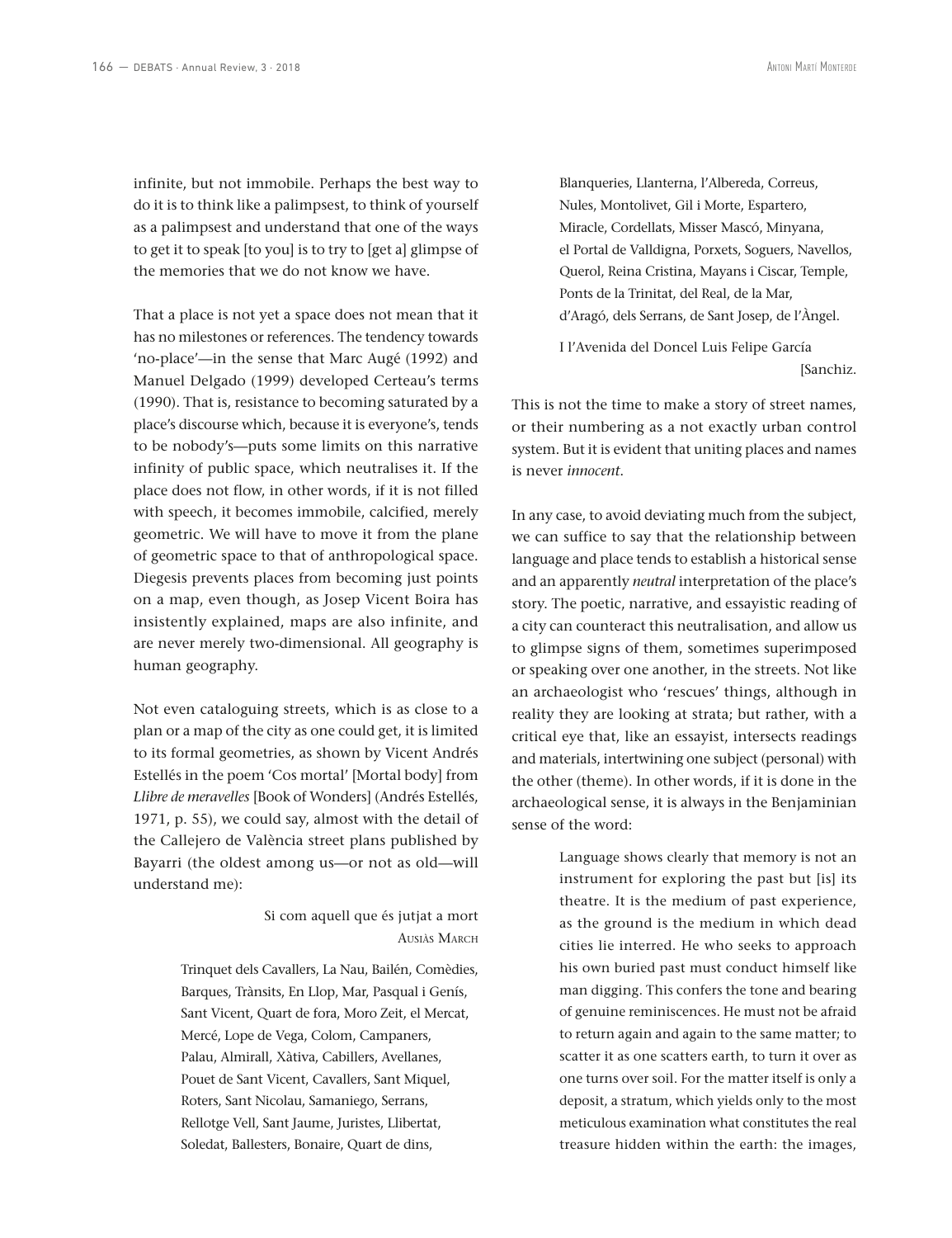severed from all earlier associations, that stand like precious fragments or torsos in a collector's gallery—in the prosaic rooms of our later understanding. True, for successful excavations, a plan is needed. Yet no less indispensable is the cautious probing of the spade in the dark loam, and it is to cheat oneself of the richest prize to preserve as a record merely an inventory of one's discoveries, and not this dark joy of the place of the finding itself. Fruitless searching is as much a part of this as succeeding, and consequently remembrance must not proceed in the manner of a narrative or still less that of a report, but must, in the strictest epic and rhapsodic manner, assay its spade in ever-new places, and in the old ones delve to ever-deeper layers (???, 1991, p. 26–27).**<sup>2</sup>**

Walk through the city, get lost in its words and in the story of a meaning that perhaps nobody else reads, but is there.

In fact, the [city's] map resists the wind—the wind of history or that of oblivion—thanks to landmarks that, like the weight of stones on paper, prevent it from disappearing from our hands. In this palimpsest that is the city, many of the landmarks are already perfectly identifiable and already direct the story, even perhaps forcefully saturating its context. Every statue is a kind of paperweight and, in the best of cases, [the personalities] represented will only walk in this imaginary plane.

This is one of the problems of monumentalising memory, which imposes a story onto the layers of stories that is the place, and does so from History, with capital letters. Sometimes, even as a [type of] History of the present, as a way to close off significant possibilities of public spaces, or to prohibit meanings other than the one the monument imposes. I am not implying that places of memory are in themselves, as a concept, authoritarian. In any case, as Pierre Nora has already warned, the reductionism that tended to be applied to his concepts makes them much more dynamic than the results thay have given. The necessary clarity of the historical place is transformed into absoluteness; and—this should not be understood as a degradation—the places of memory became merely historical places, almost monuments by themselves, just as Nora, who coined the term *lieux de mémoire*  [places of memory], had to recognise upon finishing this development (Nora, 1984–1992).**<sup>3</sup>** We only use this apparent monumental paradox to suggest an alternative way of relating memory and matter in public spaces.

Nevertheless, there is another memory we can speak of, which is not categorical, thorough, or even discrete, which we will call 'moral memory'. If every story is a story of space, every place is a place of memory for the animal of memories, a slow and sad animal, that walks through the streets. The moral memory of spaces is not easy to recognise at first sight, although it is capable of overcoming the forcefulness of monumentalised places. You just have to know how to read it. When we speak of moral memory, and we place it between the material and the immaterial, we must recognise that a first ambiguity arises, framed in a certain vagueness: we must consider what is material and what is immaterial in a place, and if

<sup>2</sup> This excerpt from Walter Benjamin's *Berliner Chronik* [A Berlin Chronicle], translated from the original German into English in 1978 and published by Schocken Books, is given purely as a guide.

<sup>3</sup> Nora himself (2011) revised the initial perspectives of his work, its generalisation—in other words, its instrumentalisation in an age of commemoration—in the final chapter of the last volume. Soon after, Paul Ricoeur strongly criticised Nora in his book *La mémoire, l'histoire, l'oubli* [Memory, history, forgetting] (2002). It is also worth mentioning Ulrich Winter and Joan Ramon Resina's conceptual review of Nora's categories and their interaction with our history, in the introduction to *Casa encantada. Lugares de la memoria en la España constitucional* [Haunted house: Places of memory in constitutional Spain] (2005). Nora himself subsequently, and more proactively, took up these issues, in 'Les lieux de mémoire, ou comment ils m'ont échapé' [Places of memory, or how they escaped me], an article published in 2008 in *L'Histoire* and collected in a book that gives an account of these proposals: *Présent, nation, mémoire* [Present, nation, memory] (2011, p. 373–418), which closes with a response to Ricoeur.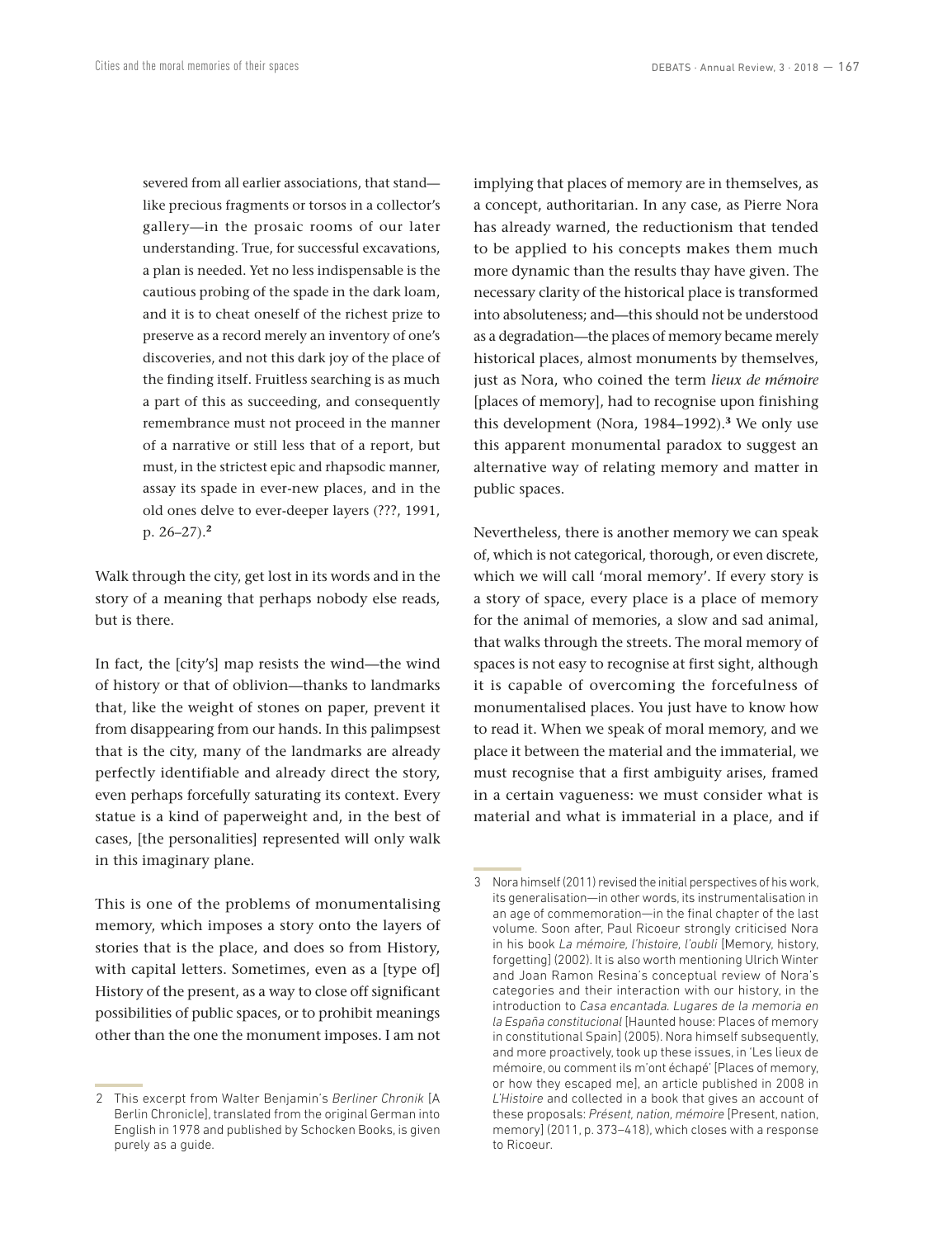the moral memory is situated between the interstices of the material and the immaterial or, rather, arises from its intersection, the relationship between the immaterial and the material.**<sup>4</sup>** To complicate matters even more, in this essay I want to link this moral memory to the idea of the city, and therefore, to the most prodigious of human inventions: material specification of coexistence with the intangible and the sense this brings of belonging to a junction in space and time, a crossroads in which time passes and space changes, although we have given names to these places, we continue to call them cities.

## MORAL MEMORY

Perhaps it would be better if we clarify the term, explaining it by unfolding it from within, while simultaneously reflecting upon its origin. We speak of moral memory to refer to meanings that remain invisible to places, that unite us invisibly with the past, and that only language can make emerge. But also, in another sense, which we take from Josep Pla, from a much-cited page—although often in an excessively extracted way—from *El quadern gris* [The grey notebook], dated by Pla, 4 October 1918:

> [The thorns we usually carry come from moments of fear we experience in life, fear of losing something, usually. Then, it seems to me, that fear is at the base of the mechanism of memory. Memory seems especially destined to keep fear alive—moments of fear that we resist digesting and eliminating. What jolts us, what makes us transition from adolescence into our definitive crystallisation, are these moments of panic that are never forgotten again. It is a force that imprints our character. It implies the appearance in ourselves of an element that keeps memory awake—and in anguished and permanent tension. When we are young, we usually have little memory—apart from scattered and interchangeable sexual ones

although sometimes a child appears who can recite a page of a book or play the piano admirably. Moral memory—the only one that matters—is born at a certain moment in our development. The fear of losing what one has or failing to obtain what one seeks is what hurts, what moulds life. Fear arises from biological injustice, that is, the possible or actual infringement of the notion of justice that everybody, by living, has] (Plan, 1966, p.348-349).

Normally, only the last four lines are cited. But the extension to the rest of the context is what interests us now. Interestingly, this fragment is an insert from a meditation—which takes place over two days of annotations, from 3 to 4 October—about a meeting in a slightly rundown coffee house frequented by his father, Cafè Pallot in Calle Cavallers in Palafrugell (Spain). "*En surto com si hagués pres un bany a l'oceà sense límits dels detalls i de la petitesa. Com a règim diari, no ho podria pas aguantar. Reconec, però, que la petitesa de visió és una bona escola —una escola de modèstia i estoïcisme, exactament l'escola de la vida*" [I left as if I'd taken a swim in a limitless ocean of details and smallness. As a daily habit, I could not bare it. I recognise, however, that smallness of vision is a good practice—a school of modesty and stoicism, exactly the school of life] (Pla, 1966, p. 347). Indeed, the characters described by Pla as parishioners of that gathering, a description that does not include his father despite Pla mentioning him, justifies Pla's statement that mediocrity is the colour of coffee with milk: Mr. Mascort, secretary of the City Council dispossessed of his position by an intrigue, which he recalls "*d'una manera obsessionant, microscòpica, viva*" [in an obsessive, microscopic, lively way]; Mr. Joanet Granés, "*escrivent de notaria —malgrat que la seva neboda es casà amb el notari—, les intrigues familiars li feren perdre la plaça. Valga'm la mare de Déu! Fa cinc anys que desbarra, dia i nit, sense parar, contra la vexació*" [assistant notary—despite his niece marrying the notary—family intrigues lost him his job. For the love of God! He's been raving on for five years, day and night, without stopping, about this humiliation]. Mr. Balaguer, a man to whom the judge, substitute teacher, prosecutor, deputies, and secretary must turn when they

<sup>4</sup> In previous work we developed an initial outline of the concept of the moral memory of spaces (Martí, 2015).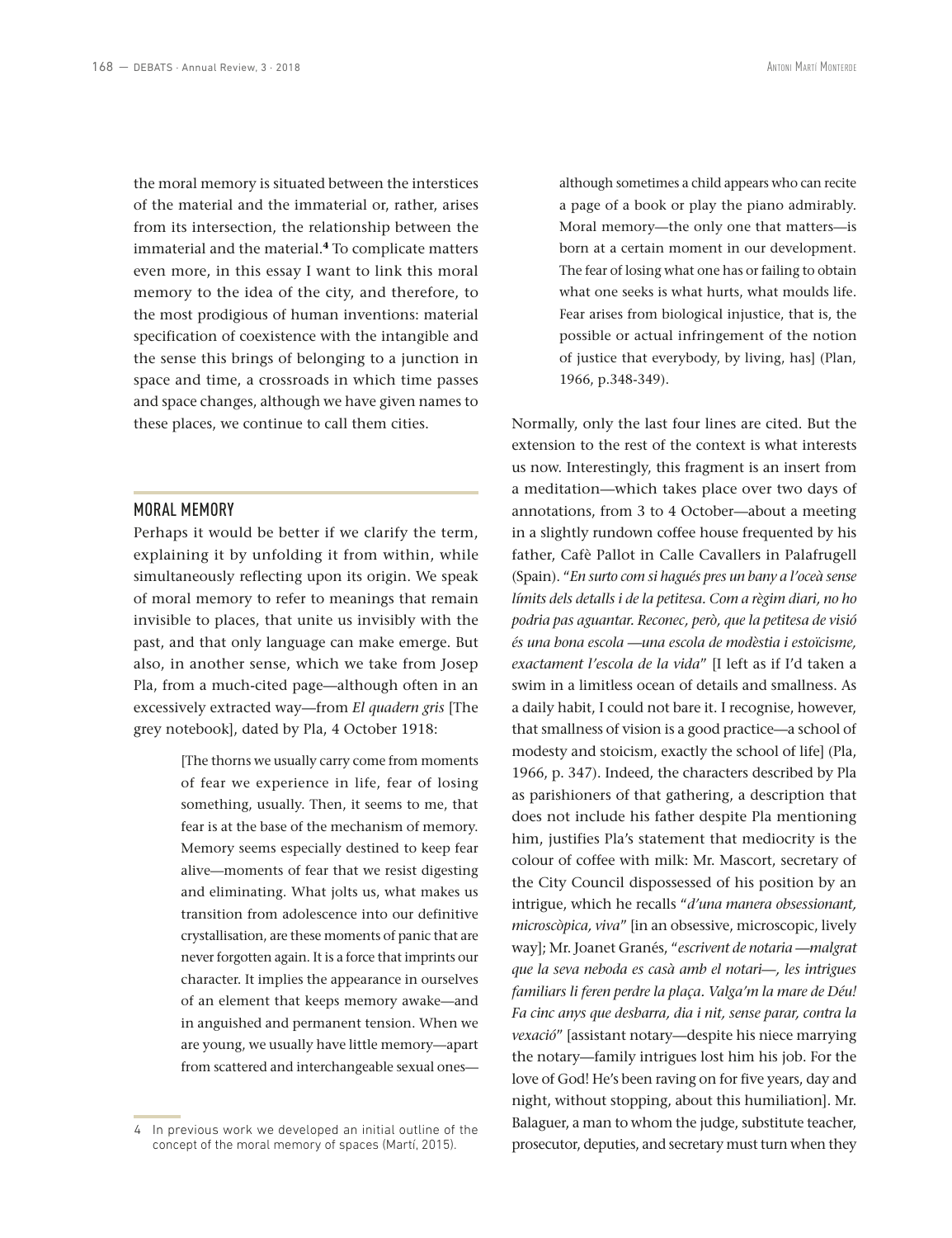need to write a paper, but who [still] occupies the last seat. "*Imagineu-vos la idea de la justícia que té el senyor Balaguer…!*" [Imagine Mr. Balaguer's idea of justice...] And so on, several characters pass through, who mainly compensate for their insignificance by keeping a thorn hidden away... and the secret of what "*en definitiva, hom vol significar quan parla d'anar tirant, amb aquella —ai las!— alegria*" [in short, what one means when one talks about carrying on with—ah! —joy]. Everyone is encouraged until the gathering becomes delirious, almost manic, when it comes to demonstrating that there is no more interesting, more exciting case, than the one each guest presents.

Until it is time to mention his father: "*El meu pare es troba, en la tertúlia, més divertit que conformat. Hom el respecta perquè ha perdut diners tota la vida —perquè ha estat una víctima*" [My father doesn't put up with these gatherings; more, he enjoys them. He is respected because he has lost money all his life—because he is a victim] (Pla, 1966, p. 351).

As we can see, Pla develops a whole theory of daily resentment, where the thorn is everything that condenses and distils the feeling of that which has been lost, but not the feeling of loss [itself]. Rather, this feeling is reflected in the figure of his father, of the victim, in which the loss becomes a condition whose compensation is impossible, which is argued in silence. Pla's father does not talk about his *thorn*. He just *has one*.

All this was written by Josep Pla about a moment, one in the autumn of 1918, of which his generation repeatedly recall two facts: the Spanish flu epidemic and the general increase in wealth resulting from the First World War. As for the war, in the fragments of *El quadern gris* that refer to it and that specifically refer to the definition of moral memory, Pla's annotations are a little frivolous and are linked, above all, to how certain Catalans took advantage, excessively so, of the conflict.

Regarding the flu epidemic, in an interview in *Destino* at the end of the sixties, Josep Pla stated that his writing was an effort to

[bear witness to the reality that surrounds us, to reflect the existence of the landscape around here, or wherever. Not to copy it or become a naturalist. Therefore, we must look for context, pay attention to details, their wealth, and their poetry. You already know that Mr. Ors' category has neither a head nor tail. It is the anecdote, the detail, that counts... [...] My style, my style. As a young man I spent a huge amount of time contemplating the landscape and trying to describe it later. The year of the flu, '18, I could sit in any corner of these fields, sheltered from the wind, and be absorbed, fascinated by the shapes, colours. You cannot imagine how intensely the landscape gulped, as close as we were to death... Well, my style is this: looking for the exact word, the exact noun, and then the adjective, to give the air this nuance, with the same accuracy] (Porcel, 1967, p. 53).

Nonetheless, if we examine [entries made in] the manuscript of El quadern gris after the date Pla speaks of moral memory, the first note we find about the war says: "*Mitj Europa cau. El moment es enorme. Russia, Austria, Alemanya. ¡Quan dolor! El sentiment em porta cap a lo que cau*" [Half of Europe has fallen. This is a huge moment. Russia, Austria, Germany. Such pain! I feel close to those who are falling] (Pla, 2004, p. 38). **<sup>5</sup>**

In *El quadern gris*, a book that emerged from that time of observation and lost in the imminence of death, Pla sets out the limits of his work in a single sentence: "*Si jo pogués imitar, crear un altre món, imaginaria aquest món mateix*" [If I could imitate, or create a world, I would imagine the world we have] (Pla, 1966, p. 395). Pla considers that his only hope is to describe the world that he has lived and that, as a result of this effort, the world itself would remain identical.

But there is one aspect that makes all these quotes not fit together. It is exaggerated that the definition of moral memory comes from an anodyne gathering

<sup>5</sup> We have respected the spelling used in Josep Pla's manuscript.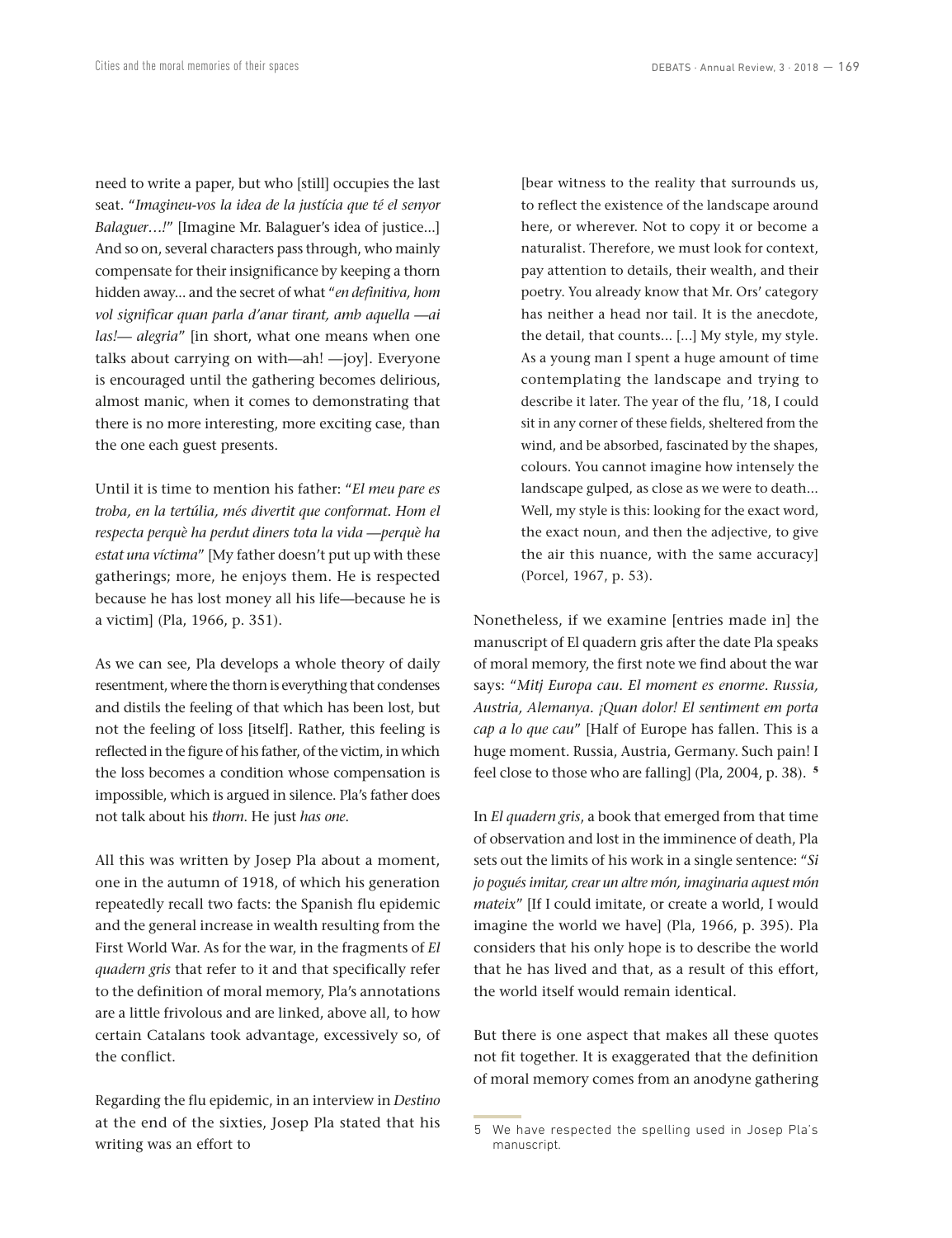frequented by his father, remembered decades later as "*un món d'una complexitat microscòpica inextricable*" [A world of intractable microscopic complexity] (Pla, 1966, p. 351)—and remember that Pla was a regular at the Ateneu Barcelonès circle when its now forgotten intellectual complexity was still strong; therefore, there he must have had a reason to underline this complexity—faced with the possibility of detaching it from one's experience of fear, as the interview from the 1960s points out. Now, no matter how much the flu of 1918 marked that generation, compared to the war that, for four long years, had just ravaged Europe and in which a whole generation of young Europeans had disappeared, it was quite un— terrifying.

## MEMORY OF A SHADOW

Spaces are related to moral memories as events, arising from the inescapable feeling of being on the verge of losing what is before us—even if it is not ours—the way in which we see it, that it also participates in the exceptionality and the overflow, but above all, it is related to *disappearance*. But perhaps if we make this fear more indefinite, more abstract, we will understand it better. The point is that, if everyone has their *thorn*, do places have *thorns*? That is to say: do they have that [certain] texture that constitutes the enigma of their moral memory?

Perhaps, as Vicent Andrés Estellés said, fear makes one think... "*temies el moment del teu cant a València*" [you fear the moment you sing your song of València], for example. In short, to try to understand if places also have their *thorns* and to make [this knowledge] intelligible or, at least, legible in the midst of cities [full] of signs. Perhaps this would be better understood with some examples found on the street.

The regulars of Cafés know that the tables next to the window are usually always occupied, usually by men, such as those described by Ramón Gómez de la Serna:

> [In the Cafés are the men who look like they are thinking about the past. They never write, read,

or look at the others in the Café. They always have a distant look, lost, infinite, the look of the man who remembers] (Gómez de la Serna, 1999 [1918], p. 247).

But we also know from Ramón from *Pombo*, among others, that social gathering is the soul of a Café. In this sense, few circles in our culture have been as emblematic as that of Joan Fuster, itinerant among several venues in the city of València, generally near the Estación del Norte and the University (Serra, 2012). [This gathering] could be found in the cafés next to the University in Calle La Nave, such as the SEU bar on Calle Comedias, near La Paz, where they sometimes had extended dinners at Casa Pedro (now the restaurant La Utielana). They also frequented Café Oeste and, later, the San Patricio coffee shop, which met the two aforementioned requirements, as well being next to the Dávila bookshop. At least until not long ago, the San Patricio coffee shop had two small canopies where some tables with good views were built into the windows of the mezzanine floor: from one, which faced the square, the equestrian statue of the person who the square was named after could be seen; from the other, in Calle En Llop, you could see the entrance to the passage of the Dávila bookshop, now disappeared, a key place in the formation of a whole generation, or two, of Valencian writers. Today, this cafeteria no longer exists as such—the last time I was there it had become a kind of semi-plasticised hamburger joint that, surely, would have deserved some Fusterian "*Cristo!*"; Now I do not know what the place looks like or what it sells. But when I was a student at the Universitat de València and I was walking around the blank sheets of the city trying to fill them, I spent a lot of time in that window, from which, then as now, the statue of Francesc de Vinatea was seen—I will not get into the delirious story of the withdrawal of the previous statue (tribute has not yet been paid to those at the City Council who participated in such a high-risk operation, as the former mayor Ricard Pérez Casado knows), nor the decision to put that new and disproportionate figure, in this case, of a man from Morella, right in the middle of the *battle of València* and its aftermath. It does not matter: let us not be sentimental, nor will we yearn for our youth... What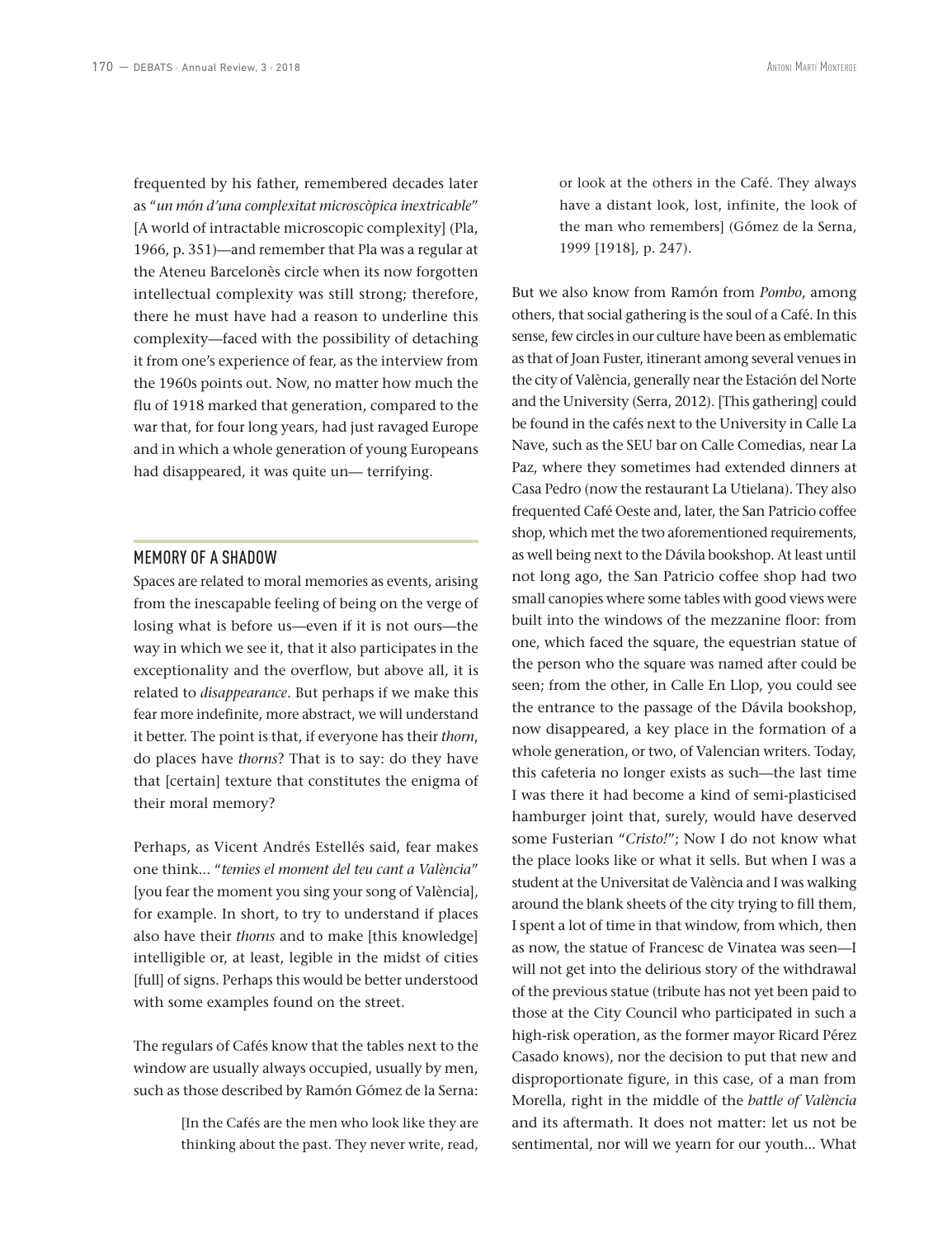it is about is understanding that, if Joan Fuster's social gathering, at some point, stood next to that window, Fuster had no choice but to see it and—in the Camusian or Sartrian sense—feel outrage. As if pierced by a thorn.

That is, we should be aware that the Plaza's (now called the Town Hall's) thorn is a shadow that could be seen from that window; the shadow of a statue, of a series of statues, with their successive shadows. From our point of view, the important thing is to incorporate these thorns into the memory of the shadow in some way, usually through writing.

# PROPHETIC CORNERS

It is not an easy task. This was just an example, lost in the city of signs. Even so, we would not want to leave this attempt at an urban example without giving at least one possible definition of the moral memory of spaces or, at least, of the kind of place in which we can expect the reemergence of the memories that we do not know we have. These are what Walter Benjamin calls 'prophetic corners':

> [Just as there are plants that are said to possess the gift of making the future visible, there are places that have the same faculty. They are mostly abandoned places, like treetops leaning up against the walls, dead ends, or gardens in front of houses where nobody ever stops. In places like these, it is as if everything that is still to come has already happened] (Benjamin, 2013, p. 62).

It is evident that the Plaza del Ayuntamiento de València is neither a no-place nor an abandoned place... At least, its paperweight has improved a lot, in the midst of a bitter controversy about the Plaza's name. But we never know the form that abandonment might take. Nor where the moral memory misplaced on a map may appear before us. Or in a street.

#### BIBLIOGRAPHIC REFERENCES

Andrés Estellés, V. (1971). *Llibre de meravelles*. València: 3i4. Augé, M. (1992). *Non-lieux. Introduction à une anthropologie de la surmodernité*. Paris: Seuil. Delgado, M. (1999). *El animal público*. Barcelona: Anagrama. Barthes, R. (2002 [1967]). Sémiologie et urbanisme. In *Œuvres Complètes, II*. Paris: Seuil. Benjamin, W. (1991). *Gesammelte Schriften, VI*. Frankfurt: Suhrkamp Vg. Benjamin, W. (2013). *Infància a Berlín cap al 1900*. Palma: Lleonard Muntaner. Certeau, M. (1990). *L'invention du quotidien. I. Arts de faire*. Paris: Gallimard. Fuster, J. (1962). El País Valenciano. Barcelona: Destino. Gómez de la Serna, R. (1999 [1918]): *Pombo*. Madrid: Visor. Martí Monterde, A. (2015). *El far de Løndstrup. Assaig sobre la memòria moral dels espais*. València: PUV. Matas, À. (2006). Escriptura i ciutat dels signes. *Literatures*, *4*, 61-77. Nora, P. (2011). *Présent, nation, mémoire*. Paris: Gallimard. Nora, P. (1984-1992). *Les lieux de mémoire*. Paris: Gallimard. Pla, J. (1966). *El quadern gris*. *Obra completa 1*. Barcelona: Destino. Pla, J. (2004). *El primer quadern gris. Dietaris 1918-1919*. Barcelona: Destino. Porcel, B. (1967). Josep Pla y sus trabajos. *Destino, 1545*, 53. Ricoeur, P. (2002). *La mémoire, l'histoire, l'oubli*. Paris: Seuil. Serra, X. (2012). *La tertúlia de Joan Fuster*. Catarroja: Afers. Stierle, K. (2001). *La Capitale des signes. Paris et son discours.* Paris: Éditions de la Maison des sciences de l'homme. Winter, U., and Resina, J. R. (2005). *Casa encantada. Lugares de la memoria en la España constitucional*. Frankfurt/Madrid:

Vervuert/Iberoamericana.